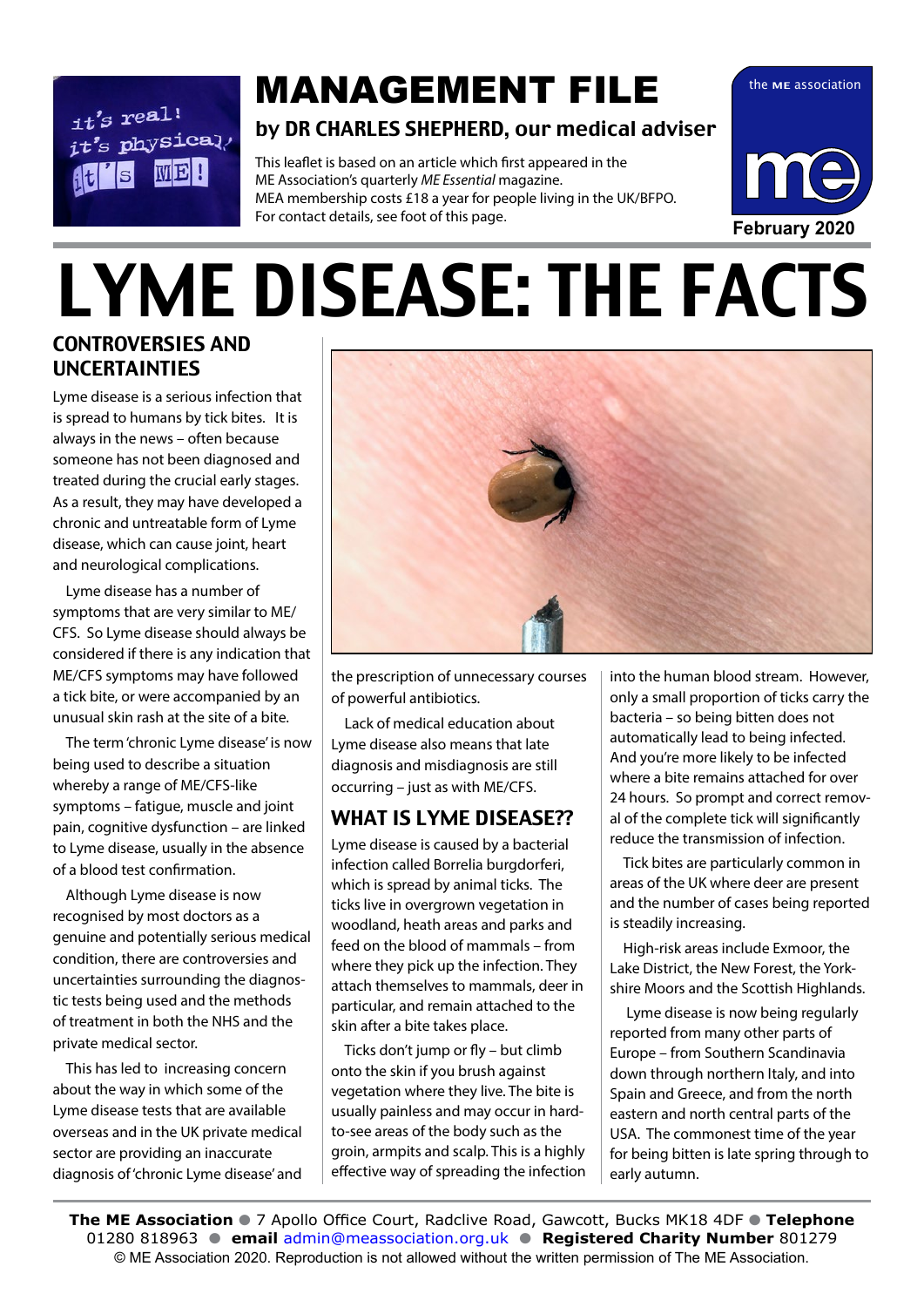## NHS BLOOD TESTS FOR LYME DISEASE



**A blood sample is tested for antibodies to the infection that causes Lyme disease. It takes the body two to three weeks to produce detectable levels of antibodies.** 

The first antibody to be produced is called immunoglobulin M (IgM). The level of IgM increases over a period of about six weeks and then begins to decline.

Immmunoglobulin G (IgG) antibodies are detectable several weeks after exposure. They increase to maximum levels at about four to six months, and may remain at high levels for many years.

The first blood test is an enzymelinked immunosorbent assay (ELISA). The UK Health Protection Agency Lyme Borreliosis Unit uses one that detects both IgG and IgM antibodies to B. burgdorferi.

The ELISA is sensitive but has a high false positive rate, giving positive results in glandular fever, rheumatoid arthritis and other autoimmune conditions.

If the ELISA test is positive, an additional test called a Western blot is used to help confirm a diagnosis of Lyme disease. The UK Lyme Unit uses Western blots that test for IgM and IgG antibodies separately.

Another specific test, the polymerase chain reaction (PCR), detects the DNA (genetic material) of B. burgdorferi. This is used to confirm the presence of the infection in joint fluid in Lyme arthritis and in the cerebrospinal fluid in Lyme meningitis.

If you develop the characteristic spreading rash of Lyme Disease (erythema migrans) three to 30 days after a tick bite or possible exposure to ticks, your GP is highly likely to make a clinical diagnosis. You will be treated with antibiotics without having had any laboratory tests, and should make a complete recovery.

However, if you see your GP without a characteristic rash but with other symptoms that occur in early or later Lyme disease blood tests should be requested, particularly if you have had a recent tick bite or possible exposure to ticks in wooded or long grass areas.

If the ELISA test is carried out within a few weeks of a tick bite or possible exposure it may fail to detect antibodies to B. burgdorferi. It can be repeated a few weeks later. About 30% of tests are positive by two weeks and about 80% by six weeks. The rate increases with duration of infection until more than 99% are positive.

If the ELISA test is positive and both the IgG and IgM Western blot tests are negative, it is probable that the ELISA result is a false positive. So Lyme disease is not the cause of the symptoms.

If the ELISA and IgM tests are positive, with or without a positive IgG test, early Lyme disease is probable and treatment with antibiotics is advisable.

A positive ELISA test with a positive IgG and a negative IgM test can be seen in later Lyme disease. However, these results can also be seen when exposure to the infection took place a long time ago, and the current symptoms may be unrelated. This is particularly likely in

people who have been exposed to tick bites at work (like foresters), during recreation (like ramblers) or because they live near woodlands or heaths.

If you had been given antibiotics for any reason shortly after being infected, both the IgG and IgM responses might be greatly reduced or even absent.

#### **Source: Lab Tests Online:**  Shortened link:

#### https://tinyurl.com/y2srsvf2

If a neurological infection is suspected then tests on the cerebrospinal fluid will be arranged.

In relation to the overlap with ME/ CFS, analysis of cerebrospinal fluid from cases of neurological post treatment Lyme disease and people with ME/CFS has identified a range of proteins that appear to separate the two conditions (Schutzer et al 2013). Polymerase chain reaction testing is also available. This may be useful in testing joint fluid and biopsies of skin rashes.

The strength of the immune system response gradually declines during treatment. However, where there has been a very strong response, this can remain so – even after symptoms have cleared.

The Lyme disease service of Public Health England is provided by the Rare and Imported Pathogens Laboratory (RIPL) at Porton Down. Clinical staff are available to discuss more difficult cases with medical professionals during working hours on 01980 612348 or by email: lyme.ripl@phe.gov.uk.

The Gov.UK website provides more information and a P2 form that can be downloaded to request a Lyme disease test. Here's a shortened link to it: https://tinyurl.com/yynzcbbp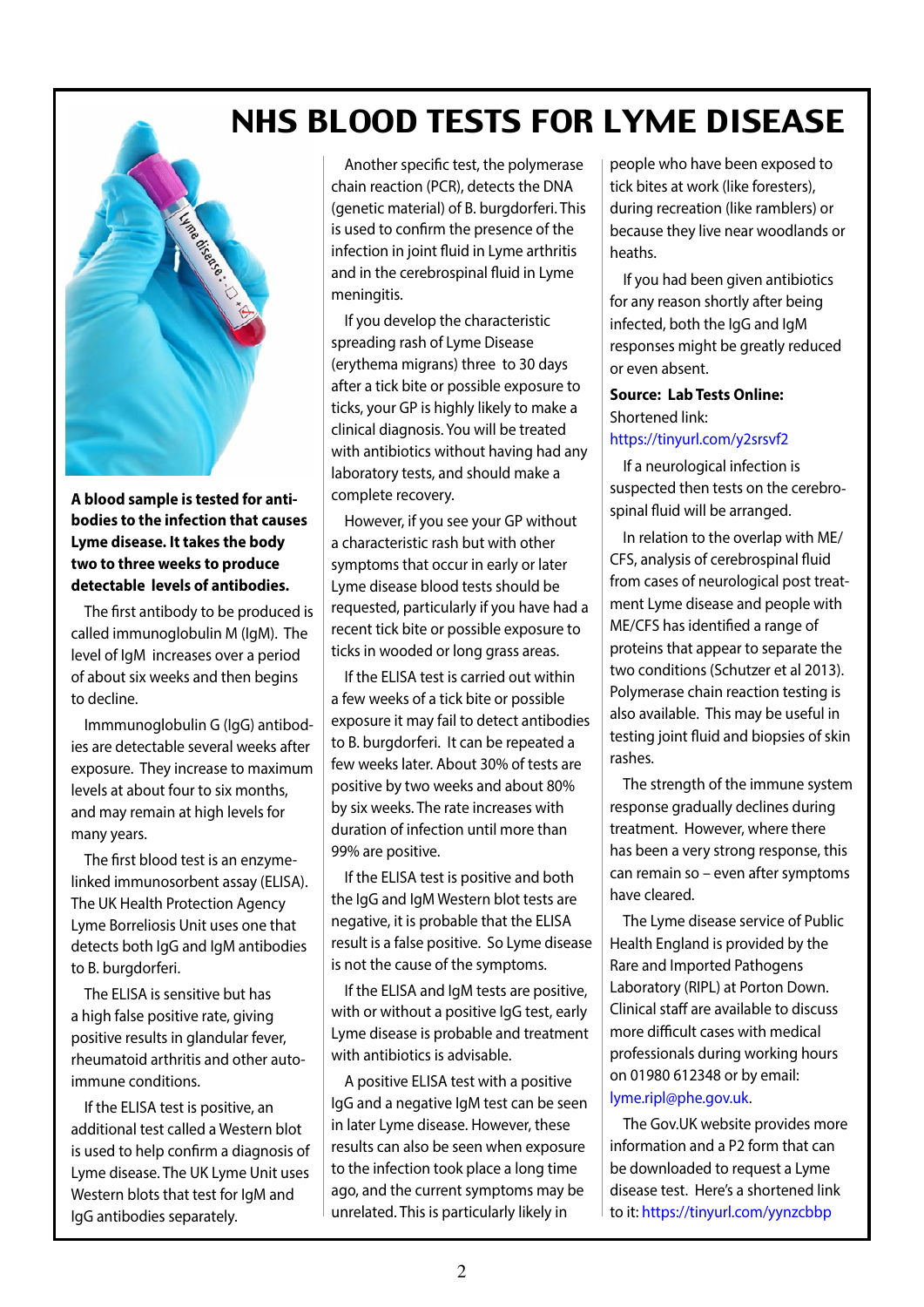

#### WHAT ARE THE EARLY SYMPTOMS AND SIGNS?

Initial infective-type symptoms of Lyme disease include fatigue, fever, headaches, enlarged lymph glands, muscle pains (myalgia) and joint pains (arthralgia) – all of which are flu-like symptoms that could be consistent with the early stage of an ME/CFS-like illness.

There is often a very characteristic skin rash called erythema migrans at this stage. The rash, which usually appears between three and 30 days after being bitten, starts off as a red patch and steadily spreads out from the centre. It tends to appear at the site of the bite. As the edge of the rash expands the central part may start to clear – which is why it is sometimes called a bull's eye rash. There can also be fluid retention in the skin, vesicles and crusting. However, around a third of people do not develop this rash at all.

#### COMPLICATIONS OF CHRONIC LYME DISEASE

Left untreated, Lyme disease can cause serious complications affecting the brain and nervous system, heart, joints and skin. These later features are divided into what are called early disseminated disease (affected the nervous system) and late disease (affecting heart, joints and skin)

**Neuroborreliosis** is the name given to nervous system involvement, which occurs in about 10-15% of people. The symptoms tend to appear after several months but can appear earlier. They include paralysis of the cranial nerves causing damage to nerves supplying muscles in the face and a 'glove and stocking' loss of sensation in the limbs and meningitis.

**Lyme arthritis** is rarer in the UK than in the USA and can take years to appear. It tends to affect the knee and other large joints.

**Lyme carditis** is the name given to a rare complication affecting the heart whereby there is inflammation of the heart muscle (myocarditis), the sac surrounding the heart (pericarditis) and heart block.

**Acrodermatitis chronica atrophicans** is a rare skin complication that occurs in about 1% of cases in the more chronic stage. It initially consists of red patches on the extensor surfaces of the hands, feet, knees and elbows. Later on, the skin becomes thin and scaly – 'cigarette paper skin' – and is very difficult to treat.

#### HOW IS LYME DISEASE DIAGNOSED?

Making a diagnosis of Lyme disease should be straightforward in someone who presents with typical symptoms and the very characteristic erythema migrans skin rash following a definite tick bite. Making a diagnosis where the clinical history is less certain, and with no evidence of a skin rash, can be far more difficult.

Diagnosis is assisted by the use of blood tests that look for evidence of an immune system response to the infection. These tests, which measure antibody levels, are available on the NHS and are briefly summarised below.

There are also various blood tests available from private laboratories in the UK and abroad. A great deal of controversy surrounds the value of some of these expensive commercial tests and they are not available on the NHS. We would not therefore advise people to rely on the results of these tests and to always go through NHS testing first.

#### MISDIAGNOSIS OF LYME DISEASE

As already noted, there are very valid concerns about the way in which Lyme disease is being diagnosed and treated in some parts of the private medical sector.

A retrospective case note study of 115 adults with suspected Lyme disease, who were referred to one UK infectious diseases clinic, found that only a minority had Lyme disease. One third had ME/ CFS. No specific diagnosis was made in approximately one third. And at least 53 unnecessary courses of antibiotics had been prescribed (Cottle et al 2012).

#### HOW IS LYME DISEASE TREATED?

The good news is that this is an infection that is very sensitive to antibiotic treatment. So people who are diagnosed early on and promptly treated with antibiotics usually make a complete and rapid recovery.

However, if someone has more severe symptoms early on, then the response to antibiotic treatment can take much longer.

In straightforward early cases in adults, the National Institute for Health and Care Excellence (NICE) recommends the use of an antibiotic called doxycycline (100mg or 200mg once daily for 21 days). Alternative antibiotics include oral amoxicillin for 21 days or azithromycin for 17 days.

In the case of a clear history of a tick bite and characteristic rash, treatment should commence before blood test confirmation. NICE produces separate guidance for children based on age and weight. Women who are pregnant should also be treated with antibiotics.

Where symptoms persist, NICE recommends that other possible diagnoses be considered, the possibility of reinfection, and whether treatment was adhered to. If symptoms persist after two courses of antibiotics, advice should be sought from a specialist in Lyme disease or a reference laboratory.